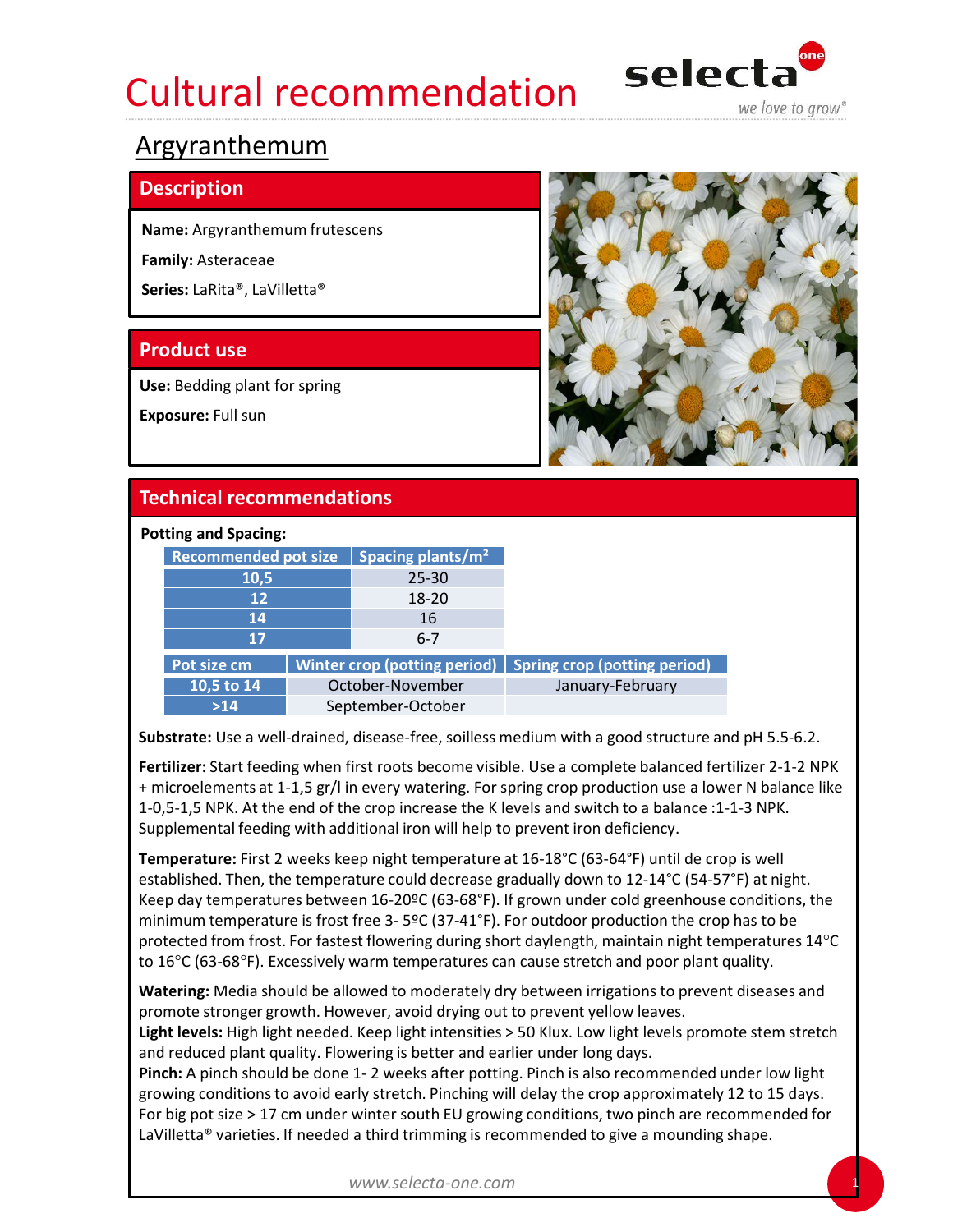## Cultural recommendation selecta



**Cultural recommendations<br>
Technical recommendations**<br> **Commendations**<br> **Commendations**<br> **Commendations**<br> **Commendations**<br> **Commendations**<br> **Commendation**<br> **Commendation**<br> **Commendation**<br> **Commendation**<br> **Commendation**<br> Growth Control: Using the "Cool morning pulse" at the end of the crop to reduce the greenhouse needed during production.

Argyranthemum is responsive to Daminozide (Uazide/Alar)<sup>4</sup>-hine and readoutrazol (since the particular segues of the finished plant. Providing could stop once flower his capital and a compact shape of the finished plant. Cultural recommendations<br> **Selection**<br> **Technical recommendations**<br> **Serowth Control:** Using the "Cool morning pulse" at the end of the crop to reduce the greenhouse<br>
temperature to 5-6ºC (41-43°F) for 2- 3 hours at dawn. **Cultural recommendations**<br>**Technical recommendations**<br>**Expective to grow<sup>\*</sup><br>
<b>Expective and keep compact plants**. If grown cool, little chemical growth regulators are<br>
reduces plant height and keep compact plants. If gro Argyranthemum is responsive to Daminozide (Dazide/Alar/B-nine) and Paclobutrazol (Bonzi). For vigorous varieties (LaVilletta®) in large formats with two pinch, it is advisable to make 2-4 PGR's applications (Bonzi) to maintain a regular and a compact shape of the finished plant. Providing cool temperatures and high light conditions will help keep the plants more compact. Application should stop once flower buds appear in order to avoid delay flowering (1-2 weeks) and reduce flower size. These recommendations for plant growth regulators should be used only as general guidelines. Growers must trial all PGR under their conditions and follow the registration uses of each chemical in their country. **CULTURE TERN ARTER COMMON CONTROL SETTLE THE CONTROL THE CONTROL THE CONTROL THE CONTROL THE CONTROL THE CONTROL THE CONTROL THE CONTROL THE CONTROLL THE CONTROLL THE CONTROLL THE CONTROLL THE CONTROLL THE CONTROLL THE CO IGChnical recommendations**<br> **Growth Contro**!: Using the "Cool morning pulse" at the end of the crop to reduce the greenhouse<br> **Growth Contro!**: Using the "Cool morning pulse" at dawn. This approach will help to<br>
reduces p ppuedators (outland a regueral and a couplact strape of our limitative remperatures and high light conditions will help keep the plants more compact. Applications hould<br>the prepare in order to avoid delay flowering (1-2 we

## Pest and diseases:

| These recommendations for plant growth regulators should be used only as general guidelines.<br>their country.<br><b>Pest and diseases:</b><br>management program using different control strategies: exclusion, monitoring, biological and<br>chemical control, are the best tools to control these pests.<br>Argyranthemum is also sensitive to some diseases like, Rhizoctonia, Pythium, Botrytis and several<br>control, biological and chemical control.<br>For the chemical control, follow the registration uses of each product in each country. |           |     |  |  |             |              |   |   |              |   | stop once flower buds appear in order to avoid delay flowering (1-2 weeks) and reduce flower size.<br>Growers must trial all PGR under their conditions and follow the registration uses of each chemical in<br>Argyranthemum is sensitive to various pest. Aphids, thrips and leaf miners and spider mites are the<br>most common pest. Start with clean material a well disinfected facilities together with a proper pest<br>viruses. Disease management should be addressed by sanitation strategies, environmental conditions |  |
|----------------------------------------------------------------------------------------------------------------------------------------------------------------------------------------------------------------------------------------------------------------------------------------------------------------------------------------------------------------------------------------------------------------------------------------------------------------------------------------------------------------------------------------------------------|-----------|-----|--|--|-------------|--------------|---|---|--------------|---|------------------------------------------------------------------------------------------------------------------------------------------------------------------------------------------------------------------------------------------------------------------------------------------------------------------------------------------------------------------------------------------------------------------------------------------------------------------------------------------------------------------------------------|--|
| Crop schedule $*$ 10,5 cm pot - LaRita®                                                                                                                                                                                                                                                                                                                                                                                                                                                                                                                  |           |     |  |  |             |              |   |   |              |   |                                                                                                                                                                                                                                                                                                                                                                                                                                                                                                                                    |  |
|                                                                                                                                                                                                                                                                                                                                                                                                                                                                                                                                                          |           |     |  |  |             |              |   |   |              |   |                                                                                                                                                                                                                                                                                                                                                                                                                                                                                                                                    |  |
| <b>Week</b>                                                                                                                                                                                                                                                                                                                                                                                                                                                                                                                                              |           |     |  |  |             |              |   |   |              |   |                                                                                                                                                                                                                                                                                                                                                                                                                                                                                                                                    |  |
| <b>Spring</b><br>crop**                                                                                                                                                                                                                                                                                                                                                                                                                                                                                                                                  | ${\sf P}$ | Pi  |  |  | $\mathsf F$ | $\mathsf{F}$ |   |   |              |   |                                                                                                                                                                                                                                                                                                                                                                                                                                                                                                                                    |  |
| <b>Winter</b><br>crop**                                                                                                                                                                                                                                                                                                                                                                                                                                                                                                                                  | ${\sf P}$ | Pi  |  |  |             |              |   | F | $\mathsf{F}$ |   |                                                                                                                                                                                                                                                                                                                                                                                                                                                                                                                                    |  |
| P: Potting. Pi: pinch F: Finish plant                                                                                                                                                                                                                                                                                                                                                                                                                                                                                                                    |           |     |  |  |             |              |   |   |              |   |                                                                                                                                                                                                                                                                                                                                                                                                                                                                                                                                    |  |
| ** Spring crop: potting dates from January-March. ** Winter crop: potting dates from November-<br>December                                                                                                                                                                                                                                                                                                                                                                                                                                               |           |     |  |  |             |              |   |   |              |   |                                                                                                                                                                                                                                                                                                                                                                                                                                                                                                                                    |  |
| Crop schedule $*$ 12 cm pot – LaRita®                                                                                                                                                                                                                                                                                                                                                                                                                                                                                                                    |           |     |  |  |             |              |   |   |              |   |                                                                                                                                                                                                                                                                                                                                                                                                                                                                                                                                    |  |
| <b>Week</b>                                                                                                                                                                                                                                                                                                                                                                                                                                                                                                                                              |           |     |  |  |             |              |   |   |              |   |                                                                                                                                                                                                                                                                                                                                                                                                                                                                                                                                    |  |
| <b>Spring</b>                                                                                                                                                                                                                                                                                                                                                                                                                                                                                                                                            |           |     |  |  |             |              |   |   |              |   |                                                                                                                                                                                                                                                                                                                                                                                                                                                                                                                                    |  |
| crop**                                                                                                                                                                                                                                                                                                                                                                                                                                                                                                                                                   | P         | Pi  |  |  |             | F            | F |   |              |   |                                                                                                                                                                                                                                                                                                                                                                                                                                                                                                                                    |  |
| <b>Winter</b>                                                                                                                                                                                                                                                                                                                                                                                                                                                                                                                                            | D         | Di. |  |  |             |              |   |   | Е            | Е |                                                                                                                                                                                                                                                                                                                                                                                                                                                                                                                                    |  |

| control, biological and chemical control.<br>For the chemical control, follow the registration uses of each product in each country. |                           |    |  |  |  |  |  |   |   |   |   |   |              |  |  |  |
|--------------------------------------------------------------------------------------------------------------------------------------|---------------------------|----|--|--|--|--|--|---|---|---|---|---|--------------|--|--|--|
| Crop schedule $*$ 10,5 cm pot - LaRita®                                                                                              |                           |    |  |  |  |  |  |   |   |   |   |   |              |  |  |  |
| Week                                                                                                                                 |                           |    |  |  |  |  |  |   |   |   |   |   |              |  |  |  |
| <b>Spring</b><br>$ {\sf crop}^{**} $                                                                                                 | $\boldsymbol{\mathsf{P}}$ | Pi |  |  |  |  |  | F | F |   |   |   |              |  |  |  |
| <b>Winter</b><br>$\mathsf{crop}^{**}$                                                                                                | $\boldsymbol{\mathsf{P}}$ | Pi |  |  |  |  |  |   |   |   | F | F |              |  |  |  |
| P: Potting. Pi: pinch F: Finish plant                                                                                                |                           |    |  |  |  |  |  |   |   |   |   |   |              |  |  |  |
| ** Spring crop: potting dates from January-March. ** Winter crop: potting dates from November-<br>December                           |                           |    |  |  |  |  |  |   |   |   |   |   |              |  |  |  |
| Crop schedule $*$ 12 cm pot – LaRita®                                                                                                |                           |    |  |  |  |  |  |   |   |   |   |   |              |  |  |  |
|                                                                                                                                      |                           |    |  |  |  |  |  |   |   |   |   |   |              |  |  |  |
| <b>Week</b><br><b>Spring</b>                                                                                                         |                           |    |  |  |  |  |  |   |   |   |   |   | $14$         |  |  |  |
| $ {\sf crop}^{**} $                                                                                                                  | $\boldsymbol{\mathsf{P}}$ | Pi |  |  |  |  |  |   | F | F |   |   |              |  |  |  |
| <b>Winter</b><br>$\mathsf{crop}^{**}$                                                                                                | P                         | Pi |  |  |  |  |  |   |   |   |   | F | $\mathsf{F}$ |  |  |  |
| P: Potting. Pi: pinch F: Finish plant                                                                                                |                           |    |  |  |  |  |  |   |   |   |   |   |              |  |  |  |
| ** Spring crop: potting dates from January-March. ** Winter crop: potting dates from October-<br>November                            |                           |    |  |  |  |  |  |   |   |   |   |   |              |  |  |  |
|                                                                                                                                      |                           |    |  |  |  |  |  |   |   |   |   |   |              |  |  |  |